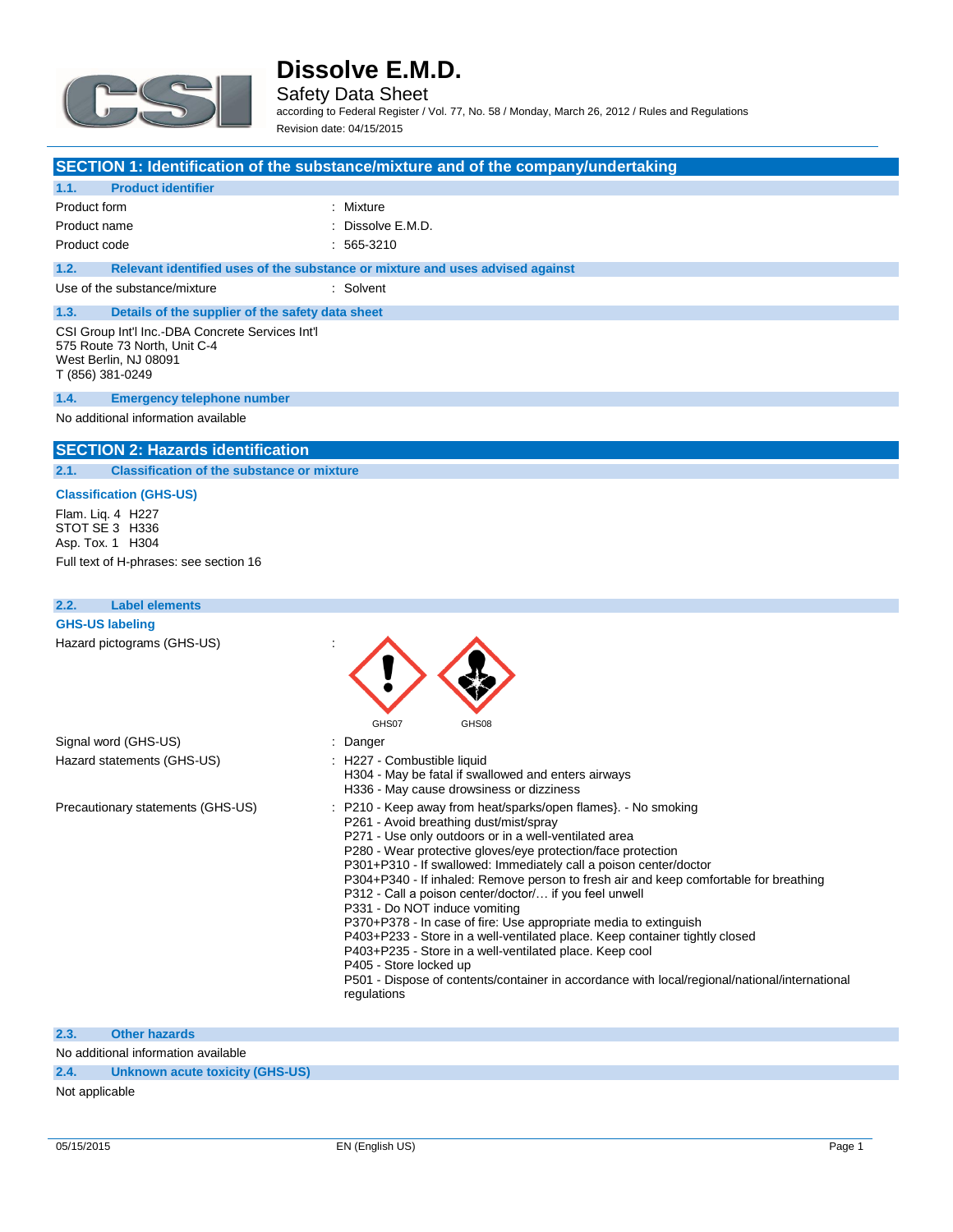Safety Data Sheet

according to Federal Register / Vol. 77, No. 58 / Monday, March 26, 2012 / Rules and Regulations

|                        | <b>SECTION 3: Composition/information on ingredients</b> |                           |               |                                |
|------------------------|----------------------------------------------------------|---------------------------|---------------|--------------------------------|
| 3.1.                   | <b>Substance</b>                                         |                           |               |                                |
|                        | Not applicable                                           |                           |               |                                |
| 3.2.                   | <b>Mixture</b>                                           |                           |               |                                |
| <b>Name</b>            |                                                          | <b>Product identifier</b> | $\frac{9}{6}$ | <b>Classification (GHS-US)</b> |
| <b>Mineral Spirits</b> |                                                          |                           |               |                                |

Full text of H-phrases: see section 16

| <b>SECTION 4: First aid measures</b>                                                                    |                                                                                                                                                      |
|---------------------------------------------------------------------------------------------------------|------------------------------------------------------------------------------------------------------------------------------------------------------|
| <b>Description of first aid measures</b><br>4.1.                                                        |                                                                                                                                                      |
| First-aid measures general                                                                              | : Never give anything by mouth to an unconscious person. If you feel unwell, seek medical<br>advice (show the label where possible).                 |
| First-aid measures after inhalation                                                                     | Remove victim to fresh air and keep at rest in a position comfortable for breathing. Call a<br>POISON CENTER or doctor/physician if you feel unwell. |
| First-aid measures after skin contact                                                                   | : Remove affected clothing and wash all exposed skin area with mild soap and water, followed<br>by warm water rinse.                                 |
| First-aid measures after eye contact                                                                    | : Rinse immediately with plenty of water. Obtain medical attention if pain, blinking or redness<br>persist.                                          |
| First-aid measures after ingestion                                                                      | : Rinse mouth. Do NOT induce vomiting. Immediately call a poison center or doctor/physician.                                                         |
| 4.2.<br>Most important symptoms and effects, both acute and delayed                                     |                                                                                                                                                      |
| Symptoms/injuries after inhalation                                                                      | : May cause drowsiness or dizziness.                                                                                                                 |
| Symptoms/injuries after ingestion                                                                       | : May be fatal if swallowed and enters airways.                                                                                                      |
| 4.3.<br>Indication of any immediate medical attention and special treatment needed                      |                                                                                                                                                      |
| No additional information available                                                                     |                                                                                                                                                      |
| <b>SECTION 5: Firefighting measures</b>                                                                 |                                                                                                                                                      |
| <b>Extinguishing media</b><br>5.1.                                                                      |                                                                                                                                                      |
| Suitable extinguishing media                                                                            | : Foam. Dry powder. Carbon dioxide. Water spray. Sand.                                                                                               |
| Unsuitable extinguishing media                                                                          | : Do not use a heavy water stream.                                                                                                                   |
| 5.2.<br>Special hazards arising from the substance or mixture                                           |                                                                                                                                                      |
| Fire hazard                                                                                             | : Combustible liquid.                                                                                                                                |
| <b>Explosion hazard</b>                                                                                 | : May form flammable/explosive vapor-air mixture.                                                                                                    |
| 5.3.<br><b>Advice for firefighters</b>                                                                  |                                                                                                                                                      |
| Firefighting instructions                                                                               | : Use water spray or fog for cooling exposed containers. Exercise caution when fighting any                                                          |
|                                                                                                         | chemical fire. Prevent fire-fighting water from entering environment.                                                                                |
| Protection during firefighting                                                                          | : Do not enter fire area without proper protective equipment, including respiratory protection.                                                      |
| <b>SECTION 6: Accidental release measures</b>                                                           |                                                                                                                                                      |
| 6.1.<br>Personal precautions, protective equipment and emergency procedures                             |                                                                                                                                                      |
| General measures                                                                                        | : Remove ignition sources. Use special care to avoid static electric charges. No open flames. No<br>smoking.                                         |
| 6.1.1.<br>For non-emergency personnel                                                                   |                                                                                                                                                      |
| <b>Emergency procedures</b>                                                                             | : Evacuate unnecessary personnel.                                                                                                                    |
| 6.1.2.<br>For emergency responders                                                                      |                                                                                                                                                      |
| Protective equipment                                                                                    | Equip cleanup crew with proper protection. Avoid breathing dust/mist/spray.                                                                          |
| Emergency procedures                                                                                    | : Ventilate area.                                                                                                                                    |
| <b>Environmental precautions</b><br>6.2.                                                                |                                                                                                                                                      |
| Prevent entry to sewers and public waters. Notify authorities if liquid enters sewers or public waters. |                                                                                                                                                      |
| Methods and material for containment and cleaning up<br>6.3.                                            |                                                                                                                                                      |
| Methods for cleaning up                                                                                 | : Soak up spills with inert solids, such as clay or diatomaceous earth as soon as possible. Collect<br>spillage. Store away from other materials.    |
| 05/15/2015                                                                                              | EN (English US)<br>2/6                                                                                                                               |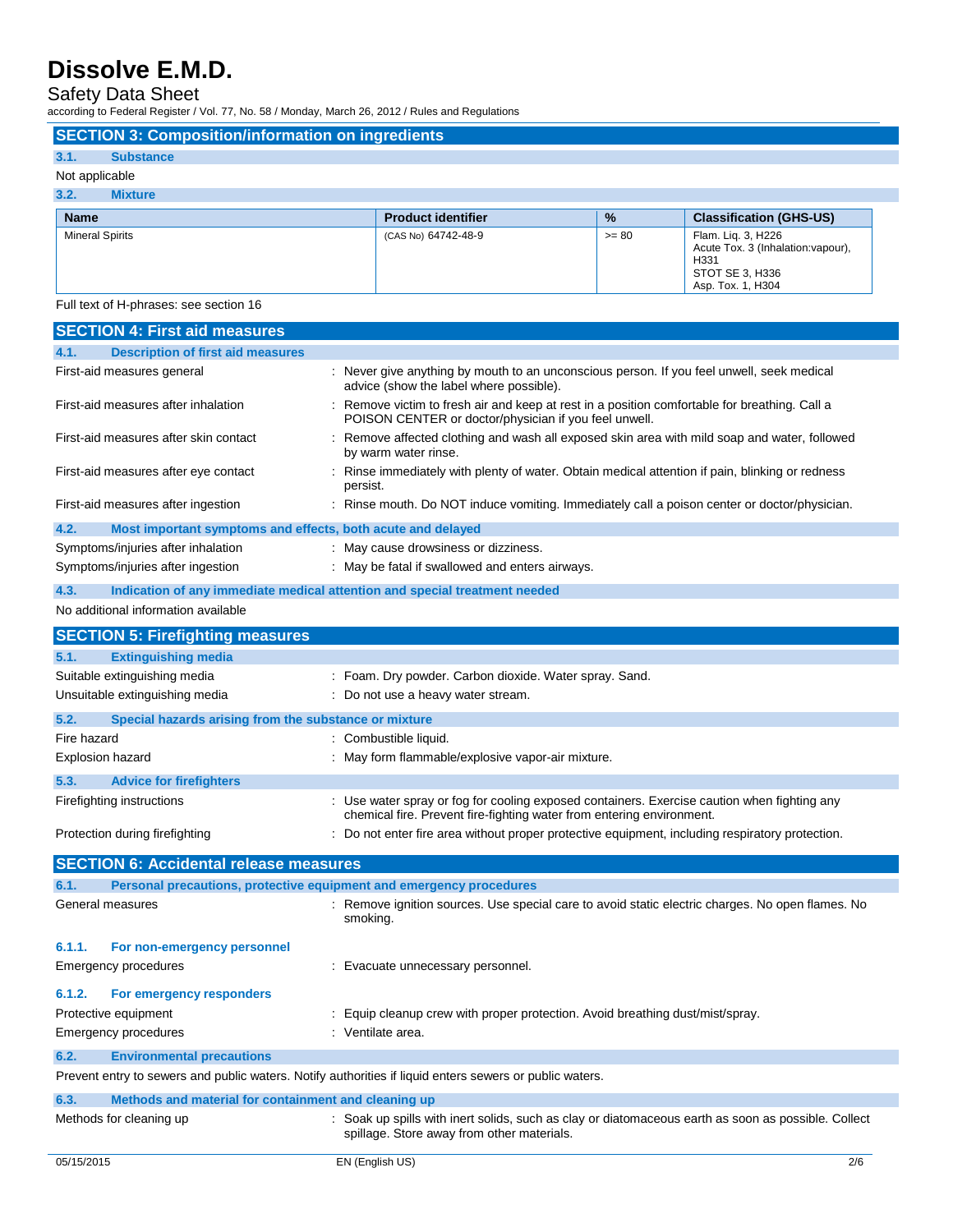# Safety Data Sheet

according to Federal Register / Vol. 77, No. 58 / Monday, March 26, 2012 / Rules and Regulations

### **6.4. Reference to other sections**

See Heading 8. Exposure controls and personal protection.

| <b>SECTION 7: Handling and storage</b>                               |                                                                                                                                                                                                                                                                                                                       |
|----------------------------------------------------------------------|-----------------------------------------------------------------------------------------------------------------------------------------------------------------------------------------------------------------------------------------------------------------------------------------------------------------------|
| 7.1.<br><b>Precautions for safe handling</b>                         |                                                                                                                                                                                                                                                                                                                       |
| Additional hazards when processed                                    | : Handle empty containers with care because residual vapors are flammable. Keep away from<br>heat/sparks/open flames}. - No smoking.                                                                                                                                                                                  |
| Precautions for safe handling                                        | : Wash hands and other exposed areas with mild soap and water before eating, drinking or<br>smoking and when leaving work. Provide good ventilation in process area to prevent formation<br>of vapor. No open flames. No smoking. Avoid breathing dust/mist/spray. Use only outdoors or<br>in a well-ventilated area. |
| 7.2.<br>Conditions for safe storage, including any incompatibilities |                                                                                                                                                                                                                                                                                                                       |
| Technical measures                                                   | : Proper grounding procedures to avoid static electricity should be followed.                                                                                                                                                                                                                                         |
| Storage conditions                                                   | : Keep only in the original container in a cool, well ventilated place away from heat, hot surfaces,<br>sparks, open flame and other ignition sources. No smoking. Keep in fireproof place. Keep<br>container tightly closed.                                                                                         |
| Incompatible products                                                | : Strong bases. Strong acids.                                                                                                                                                                                                                                                                                         |
| Incompatible materials                                               | : Sources of ignition. Direct sunlight. Heat sources.                                                                                                                                                                                                                                                                 |
| 7.3.<br>Specific end use(s)                                          |                                                                                                                                                                                                                                                                                                                       |

No additional information available

# **SECTION 8: Exposure controls/personal protection**

| 8.1.                         | <b>Control parameters</b> |                |
|------------------------------|---------------------------|----------------|
|                              | Dissolve E.M.D.           |                |
| <b>ACGIH</b>                 |                           | Not applicable |
| <b>OSHA</b>                  |                           | Not applicable |
| Mineral Spirits (64742-48-9) |                           |                |
| <b>ACGIH</b>                 |                           | Not applicable |
| <b>OSHA</b>                  |                           | Not applicable |

| 8.2.              | <b>Exposure controls</b>      |                                                                                                                                          |
|-------------------|-------------------------------|------------------------------------------------------------------------------------------------------------------------------------------|
|                   | Personal protective equipment | : Avoid all unnecessary exposure.                                                                                                        |
| Hand protection   |                               | : Wear protective gloves/eye protection/face protection protective gloves.                                                               |
| Eye protection    |                               | : Chemical goggles or safety glasses.                                                                                                    |
|                   | Respiratory protection        | : Where exposure through inhalation may occur from use, respiratory protection equipment is<br>recommended. Wear respiratory protection. |
| Other information |                               | : Do not eat, drink or smoke during use.                                                                                                 |

# **SECTION 9: Physical and chemical properties**

| Information on basic physical and chemical properties<br>9.1. |                     |
|---------------------------------------------------------------|---------------------|
| Physical state                                                | $:$ Liquid          |
| Color                                                         | : amber             |
| Odor                                                          | : Mineral Spirits   |
| Odor threshold                                                | : No data available |
| рH                                                            | $: 6 - 7$           |
| Melting point                                                 | : No data available |
| Freezing point                                                | : No data available |
| Boiling point                                                 | : 315 °F            |
| Flash point                                                   | : 145 °F            |
| Relative evaporation rate (butyl acetate=1)                   | : No data available |
| Flammability (solid, gas)                                     | : No data available |
| <b>Explosion limits</b>                                       | : No data available |
| <b>Explosive properties</b>                                   | : No data available |
|                                                               |                     |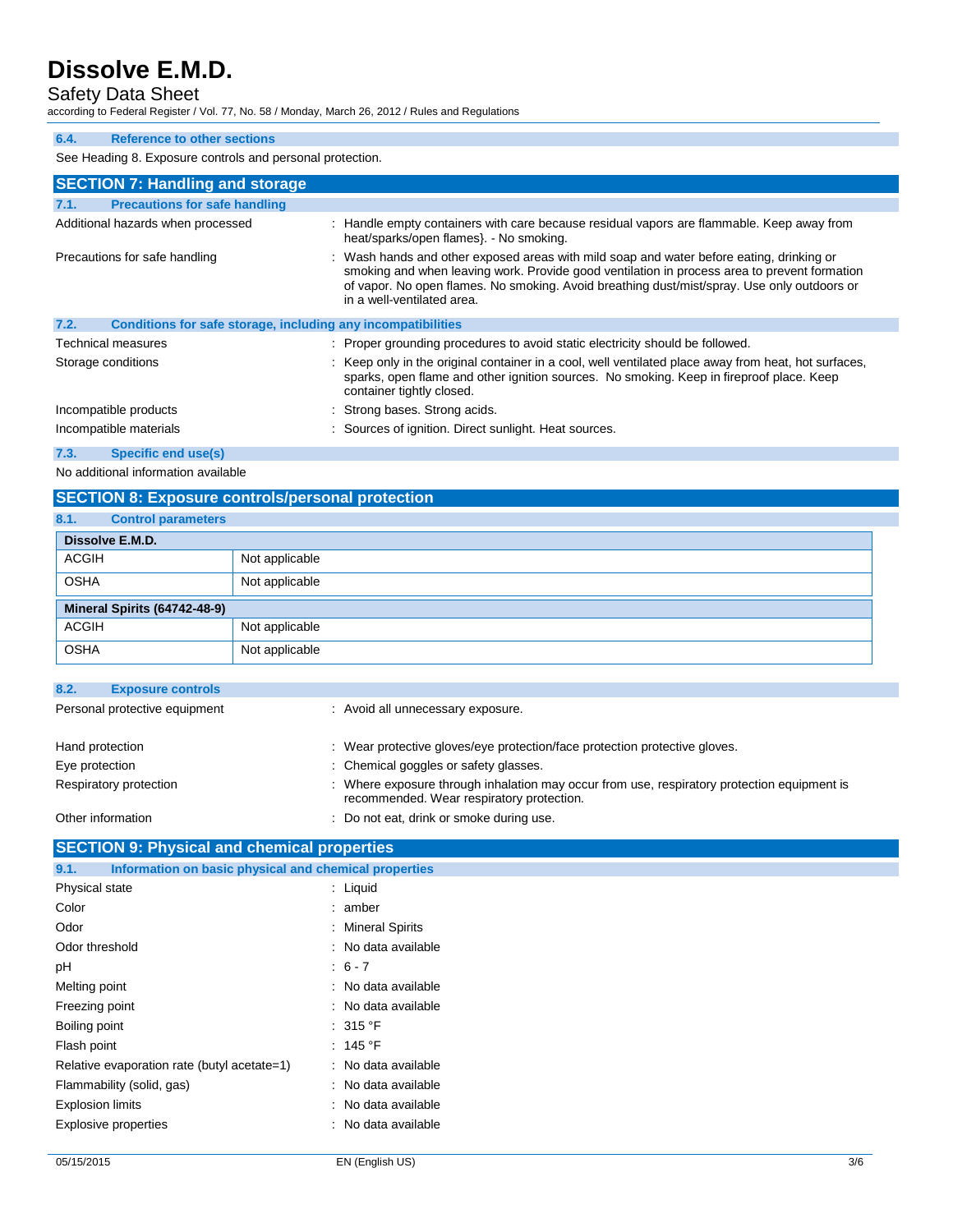# Safety Data Sheet

according to Federal Register / Vol. 77, No. 58 / Monday, March 26, 2012 / Rules and Regulations

| Oxidizing properties            | : No data available                                                                                           |
|---------------------------------|---------------------------------------------------------------------------------------------------------------|
| Vapor pressure                  | : No data available                                                                                           |
| Relative density                | : 0.8                                                                                                         |
| Relative vapor density at 20 °C | : 4.9                                                                                                         |
| Solubility                      | Insoluble in water.<br>Water: Solubility in water of component(s) of the mixture :<br>$\cdot$ : < 0.1 g/100ml |
| Log Pow                         | : No data available                                                                                           |
| Log Kow                         | : No data available                                                                                           |
| Auto-ignition temperature       | : No data available                                                                                           |
| Decomposition temperature       | : No data available                                                                                           |
| Viscosity                       | : No data available                                                                                           |
| Viscosity, kinematic            | : 1 cSt                                                                                                       |
| Viscosity, dynamic              | : No data available                                                                                           |
|                                 |                                                                                                               |

#### **9.2. Other information**

No additional information available

|                             | <b>SECTION 10: Stability and reactivity</b>                                                         |  |  |
|-----------------------------|-----------------------------------------------------------------------------------------------------|--|--|
| 10.1.                       | <b>Reactivity</b>                                                                                   |  |  |
|                             | No additional information available                                                                 |  |  |
| 10.2.                       | <b>Chemical stability</b>                                                                           |  |  |
|                             | Stable under normal conditions. Combustible liquid. May form flammable/explosive vapor-air mixture. |  |  |
| 10.3.                       | <b>Possibility of hazardous reactions</b>                                                           |  |  |
| Not established.            |                                                                                                     |  |  |
| 10.4.                       | <b>Conditions to avoid</b>                                                                          |  |  |
|                             | Direct sunlight. Extremely high or low temperatures. Open flame. Overheating. Heat. Sparks.         |  |  |
| 10.5.                       | Incompatible materials                                                                              |  |  |
| Strong acids. Strong bases. |                                                                                                     |  |  |
| 10.6.                       | <b>Hazardous decomposition products</b>                                                             |  |  |
|                             | Fume. Carbon monoxide. Carbon dioxide. May release flammable gases.                                 |  |  |

# **SECTION 11: Toxicological information**

**11.1. Information on toxicological effects**

Acute toxicity in the contract of the classified in the classified in the classified in the classified in the classified in the classified in the classified in the contract of the contract of the contract of the contract o

| Mineral Spirits (64742-48-9)                     |                                    |
|--------------------------------------------------|------------------------------------|
| LD50 oral rat                                    | > 5000 mg/kg (Rat)                 |
| LD50 dermal rat                                  | $>$ 5000 mg/kg (Rat)               |
| LC50 inhalation rat (mg/l)                       | 4.95 mg/l/4h (Rat)                 |
| ATE US (vapors)                                  | 4.950 mg/l/4h                      |
| ATE US (dust, mist)                              | 4.950 mg/l/4h                      |
| Skin corrosion/irritation                        | Not classified                     |
|                                                  | pH: 6 - 7                          |
| Serious eye damage/irritation                    | : Not classified                   |
|                                                  | pH: 6 - 7                          |
| Respiratory or skin sensitization                | : Not classified                   |
| Germ cell mutagenicity                           | Not classified                     |
| Carcinogenicity                                  | Not classified                     |
| Mineral Spirits (64742-48-9)                     |                                    |
| IARC group                                       | 3 - Not classifiable               |
| Reproductive toxicity                            | : Not classified                   |
| Specific target organ toxicity (single exposure) | May cause drowsiness or dizziness. |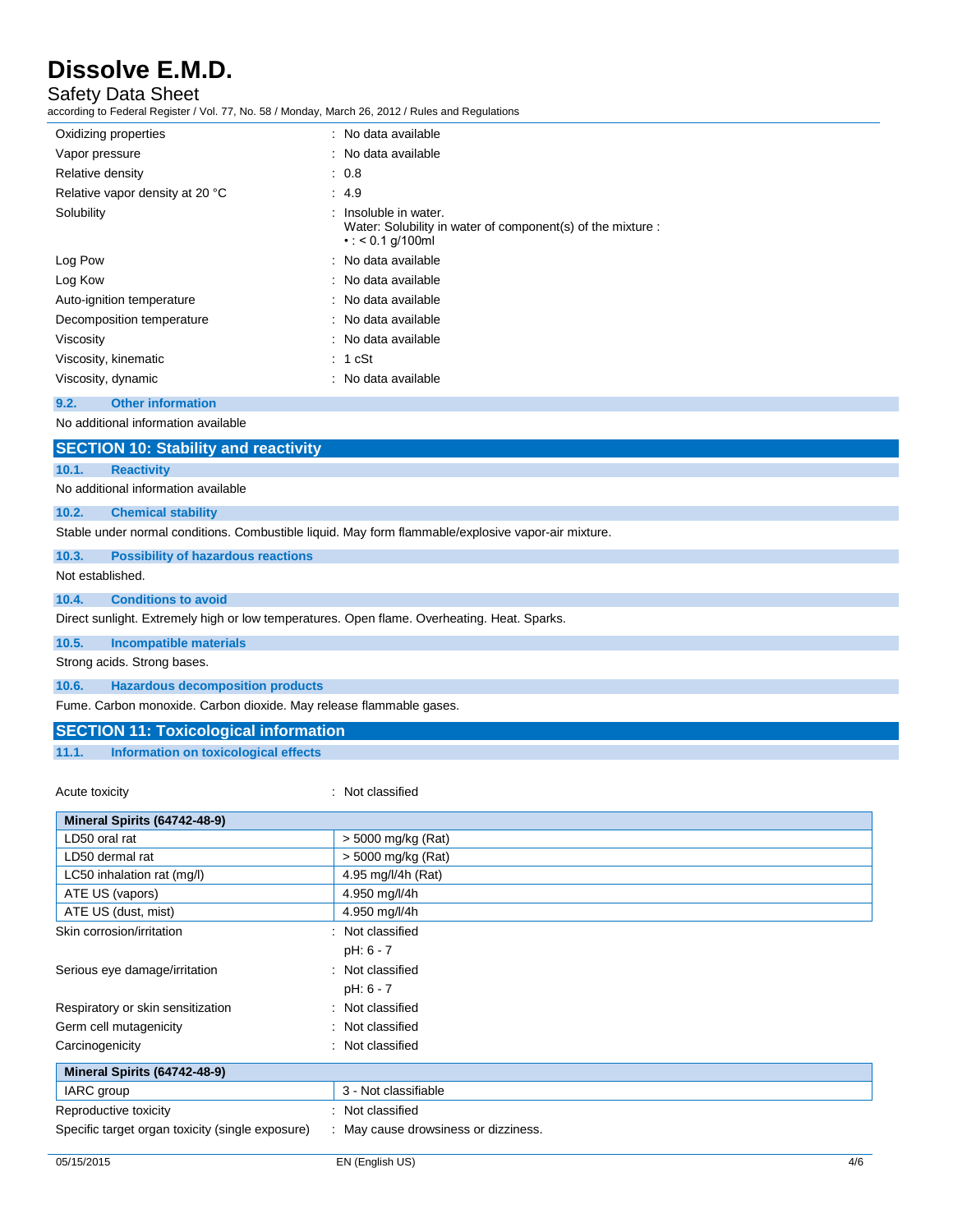Safety Data Sheet

according to Federal Register / Vol. 77, No. 58 / Monday, March 26, 2012 / Rules and Regulations

Persistence and degradability **Readily biodegradable in water.** 

| Specific target organ toxicity (repeated<br>exposure)  | : Not classified                                                  |
|--------------------------------------------------------|-------------------------------------------------------------------|
| Aspiration hazard                                      | : May be fatal if swallowed and enters airways.                   |
| Potential Adverse human health effects and<br>symptoms | Based on available data, the classification criteria are not met. |
| Symptoms/injuries after inhalation                     | : May cause drowsiness or dizziness.                              |
| Symptoms/injuries after ingestion                      | : May be fatal if swallowed and enters airways.                   |

# **SECTION 12: Ecological information**

**12.1. Toxicity**

| Mineral Spirits (64742-48-9)                      |                                                       |
|---------------------------------------------------|-------------------------------------------------------|
| LC50 fish 1<br>1000 mg/l (96 h; Pisces)           |                                                       |
| EC50 Daphnia 1                                    | 1000 mg/l (Amphipoda)                                 |
| LC50 fish 2                                       | 1000 mg/l 96 h; Salmo gairdneri (Oncorhynchus mykiss) |
| Threshold limit algae 1                           | 100 mg/l (72 h; Pseudokirchneriella subcapitata)      |
| Threshold limit algae 2                           | > 1000 mg/l (72 h; Pseudokirchneriella subcapitata)   |
| 12.2.<br><b>Persistence and degradability</b>     |                                                       |
| Dissolve E.M.D.                                   |                                                       |
| Persistence and degradability<br>Not established. |                                                       |

| 12.3. | <b>Bioaccumulative potential</b> |  |
|-------|----------------------------------|--|

**Mineral Spirits (64742-48-9)**

| $\sim$                                        |                                    |
|-----------------------------------------------|------------------------------------|
| Dissolve E.M.D.                               |                                    |
| Bioaccumulative potential<br>Not established. |                                    |
| Mineral Spirits (64742-48-9)                  |                                    |
| Log Pow                                       | > 3                                |
| Bioaccumulative potential                     | No bioaccumulation data available. |
|                                               |                                    |

# **12.4. Mobility in soil**

No additional information available

| <b>SECTION 13: Disposal considerations</b> |                                                      |
|--------------------------------------------|------------------------------------------------------|
| Other information                          | : Avoid release to the environment.                  |
| Effect on the global warming               | : No known ecological damage caused by this product. |
| 12.5.<br>Other adverse effects             |                                                      |
|                                            |                                                      |

| <u>PULUTIUM TU. DISPUSSI UUHSIUUI SINUTIS</u> |                                                                                                                                                                                  |
|-----------------------------------------------|----------------------------------------------------------------------------------------------------------------------------------------------------------------------------------|
| 13.1.<br><b>Waste treatment methods</b>       |                                                                                                                                                                                  |
| Waste disposal recommendations                | : Dispose in a safe manner in accordance with local/national regulations. Dispose of<br>contents/container in accordance with local/regional/national/international regulations. |
| Additional information                        | : Handle empty containers with care because residual vapors are flammable.                                                                                                       |
| Ecology - waste materials                     | : Avoid release to the environment. Hazardous waste due to toxicity.                                                                                                             |

# **SECTION 14: Transport information**

| <b>Department of Transportation (DOT)</b> |                                           |
|-------------------------------------------|-------------------------------------------|
| In accordance with DOT                    |                                           |
| Not regulated for transport               |                                           |
| <b>Additional information</b>             |                                           |
| Other information                         | : No supplementary information available. |

#### **ADR**

No additional information available